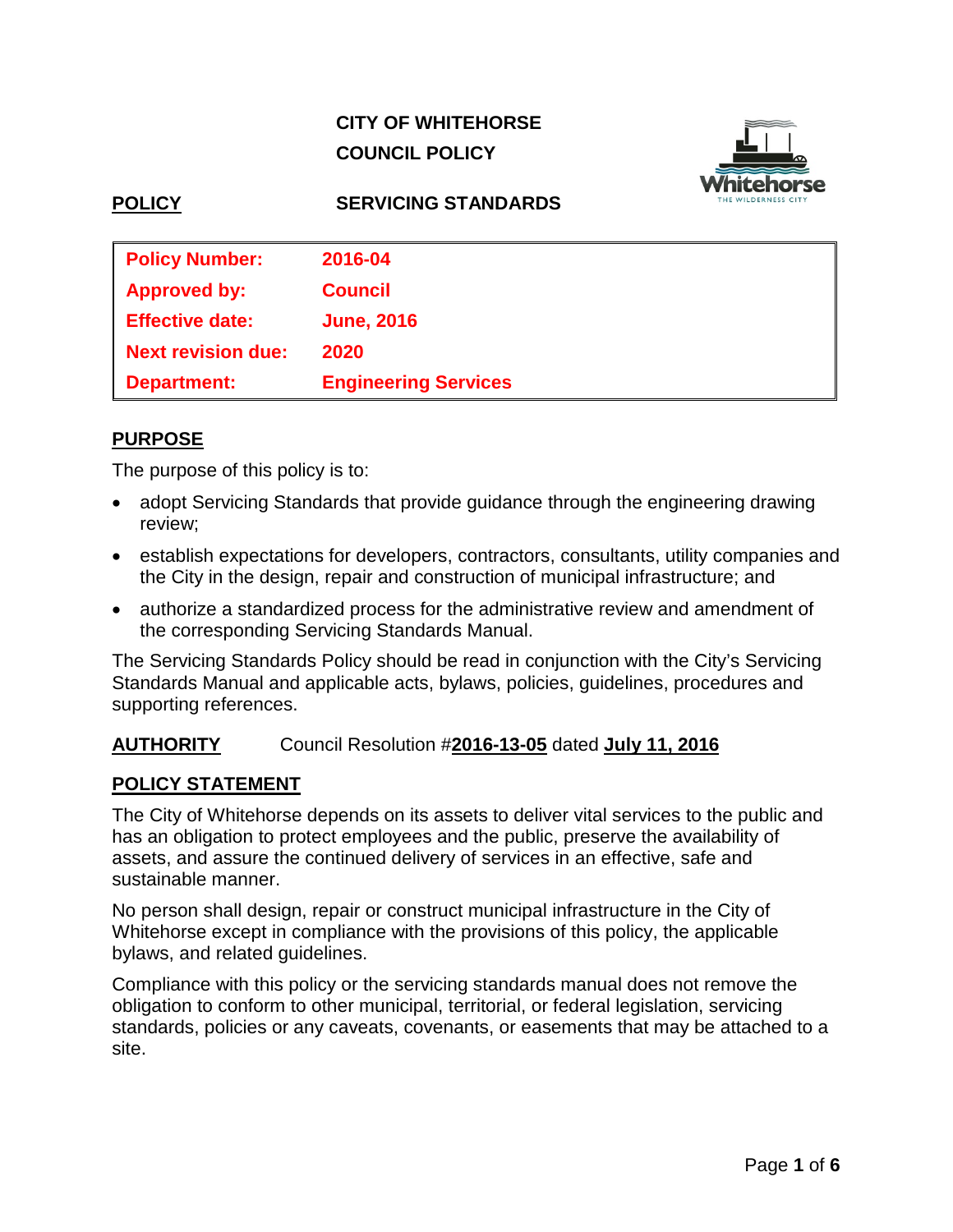# **SCOPE**

This policy applies to City staff in the administration of the Servicing Standards Manual as it relates to the design, repair and construction of municipal infrastructure that will be owned and maintained by the City, and to private infrastructure tied to existing municipal infrastructure.

#### **Consequence of Non-Compliance**

No exceptions have been made.

#### **DEFINITIONS**

"**ACT**" means *Yukon Municipal Act* (S.Y. 2002) as amended from time to time.

"**APPLICANT**" means a person or persons applying for the approval of a subdivision pursuant to the provisions of the *Municipal Act*, or a person applying for development other than subdivision, whether as the owner of the property proposed to be subdivided or developed or as agent for the owner or his contractor.

"**BYLAW**" means a bylaw lawfully enacted by the City of Whitehorse.

"**CITY ADMINISTRATION**" means the City Manager, Directors, Managers, Supervisors or any other persons who are in a position of authority in the administration of the Act.

"**CITY**" means the City of Whitehorse or the area with the municipal boundaries thereof as the context may require.

"**CITY ENGINEER**" means the Engineer, or his designate, as appointed by the City Manager of the City of Whitehorse.

"**CITY OF WHITEHORSE SERVICING STANDARDS MANUAL**" means the 2007 issue and amendments thereto. Any word or words found in this manual that are not referenced in this section shall be deemed to have the same meaning specified in the City of Whitehorse Zoning Bylaw as amended from time to time.

"**CONSULTANT**" means a practicing professional engineer, engineers, or person retained or appointed by the Developer to be responsible for the design, layout, site supervision, and construction supervision as set out in these procedures.

"**COUNCIL**" means the duly elected municipal council of the City of Whitehorse.

"**DELEGATION**" means that Council may delegate to one or more officers or employees of the Department of Engineering Services the power granted to the Council or duty vested in that body in terms of policy development and evaluation under section 177 (b) of the Act regarding the administrative review and amendment of the Servicing Standards Manual .

"**DEVELOPER**" means a person, company or government undertaking the development of land.

"**DEVELOPMENT AGREEMENT**" means the written agreement between the City of Whitehorse and the Developer with respect of the standards of development of a particular parcel or parcels of land within the boundaries of the City of Whitehorse.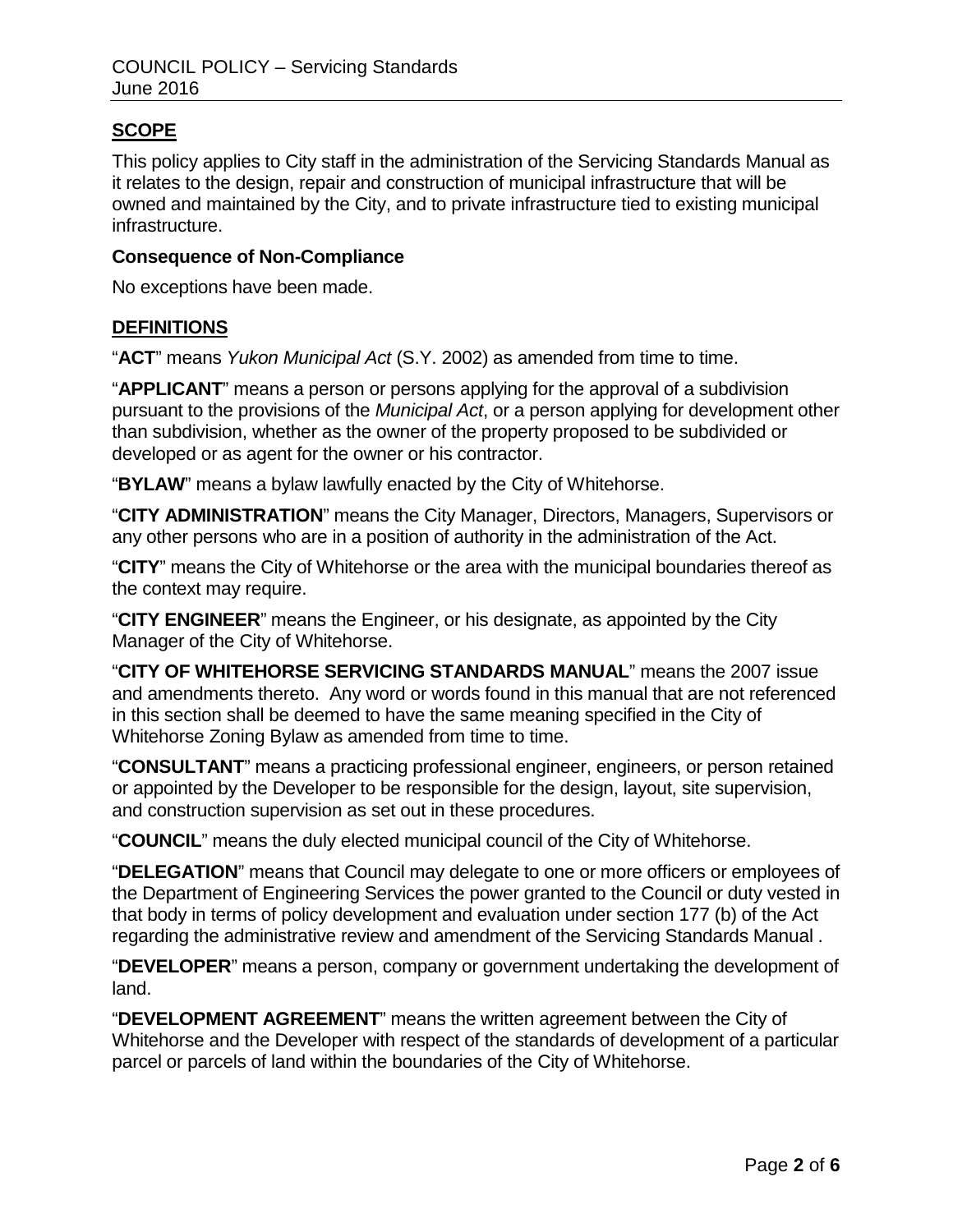"**ENGINEER**" means the professional Engineer or Engineers employed or retained by the City of Whitehorse, the City Engineer, or the person designated as such by the City Engineer.

# **OBJECTIVES**

- 1. The City of Whitehorse is committed to working with stakeholders to ensure that the design, repair and construction of municipal infrastructure meets or exceeds the minimum industry standards. The City has the following objectives:
	- (1) Ensuring a standardized process to review and amend the Servicing Standards Manual in a timely and cost effective manner that includes input from both internal and external stakeholders;
	- (2) Promoting adaptability in a rapidly changing infrastructure development environment; and
	- (3) Fostering a fair process for dispute resolution between parties to this servicing standards arrangement with the City.

# **Ensuring standardized process:**

- 2. City Council commits to the standardized process for review and amendment of the Servicing Standards Manual outlined in this policy.
	- (1) In accordance with the authority to delegate set out under section 177(b) of the *Municipal Act*, Council hereby delegates to one or more officers or employees of the Engineering Services Department of the City of Whitehorse the authority to make administrative changes to the Servicing Standards Manual from time to time. In effect the periodic revisions of the Servicing Standards Manual by City Engineering Services will no longer require Council approval.
	- (2) The City will subject the public to normal, reasonable and tolerable responsibilities and costs for repair and maintenance of municipal infrastructure to ensure that municipal improvements and systems as designed will be robust and perform reliably in all circumstances upon acceptance by the City.
	- (3) The City will establish and encourage conformance to criteria for servicing standards of minor and major developments to acceptable levels of service.
	- (4) The City shall not be responsible or liable for any unauthorized costs of the owner associated with the development.

# **Promoting Adaptability:**

(5) The City will promote periodic updates in a manner that is flexible and adaptable and in keeping with City policies and strategic direction as well as in changing industry standards and regulations.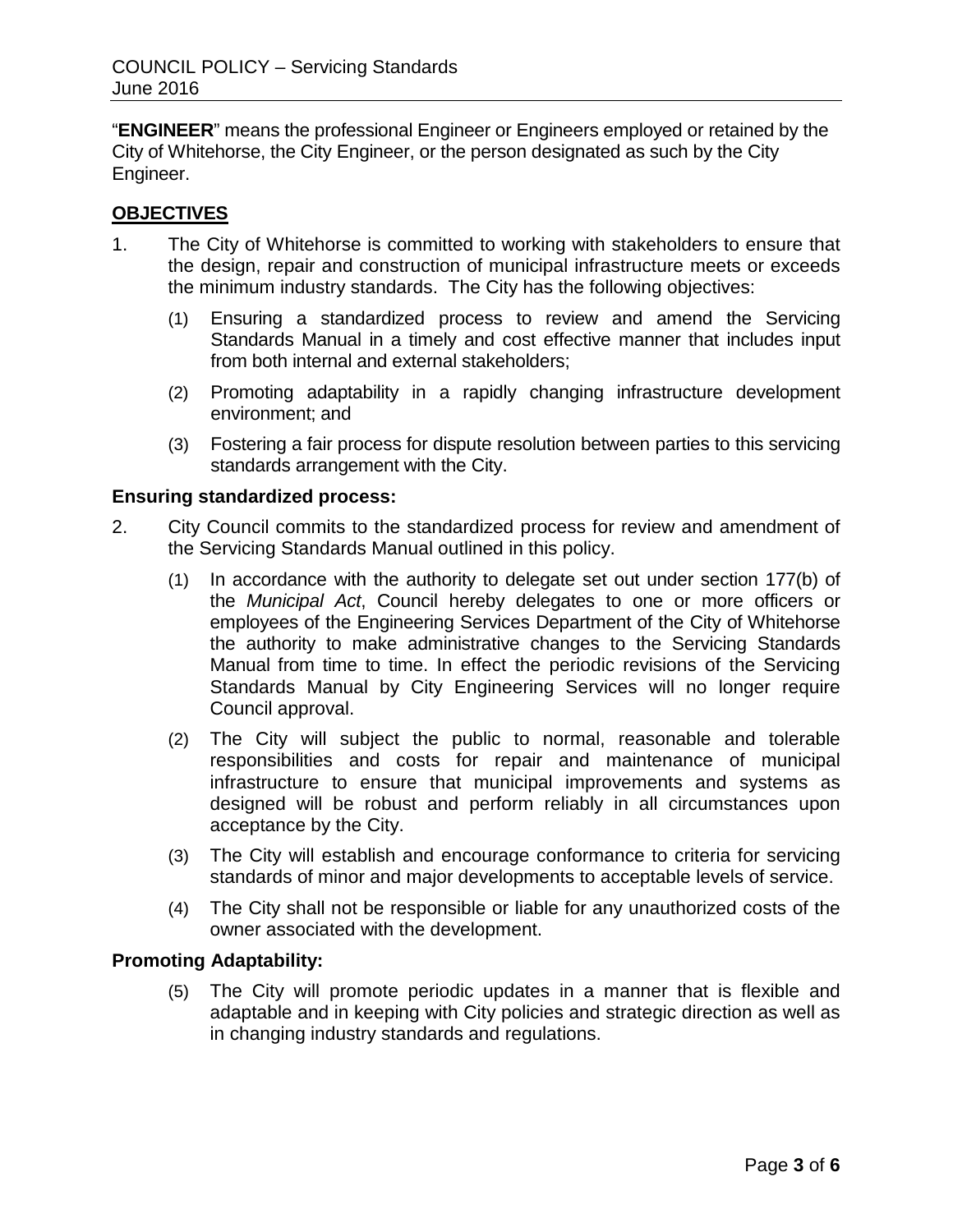### **Fostering a fair appeal process for disputes:**

(6) The City will foster an independent review of decisions made by the Engineering Services Department under this policy and/or the Servicing Standards Manual with respect to the application and assessment process.

## **RESPONSIBILITIES**

### **City Council**

3. Council may request review of the amendments made to the Servicing Standards Manual if it deems it appropriate. The City Engineer shall upon such request provide the required information in a timely manner.

#### **The City ensures**

- 4. Clarity and accessibility of the planning assessment documentation, and that information shall be available in multiple formats to ensure equal access.
- 5. The principle of proportionality in the assessment and processing of applications for service contracts. The content of each assessment will be:
	- (1) Necessary to inform the decision;
	- (2) Relevant to the development proposal; and
	- (3) Proportionate to the scale and complexity of likely impacts arising.

#### **CITY ENGINEERING SERVICES**

- 6. The City Engineering Department shall take the lead role in maintaining the Services Standards Manual consistent with industry and best practices.
- 7. The City Engineering Department reserves the right to decline an application or stop progress on an approved project in the interest of public safety;

#### **City Engineer**

- 8. Pursuant to the provisions of this policy, the City Engineer or delegate shall ensure that changes in the industry for material supplies and construction procedures are included in the Servicing Standards Manual in a timely fashion.
- 9. The City Engineer shall ensure that updates and completion of revisions to the Servicing Standards Manual are part of the department's annual work plan and budget accordingly.
- 10. The City Engineer shall receive all submissions, appeals, and revisions to submitted technical drawings and facilitate the approval process.

#### **Department of Development Services [Engineering Services]**

11. The head of the department, the City Engineer, may delegate primary responsibility for: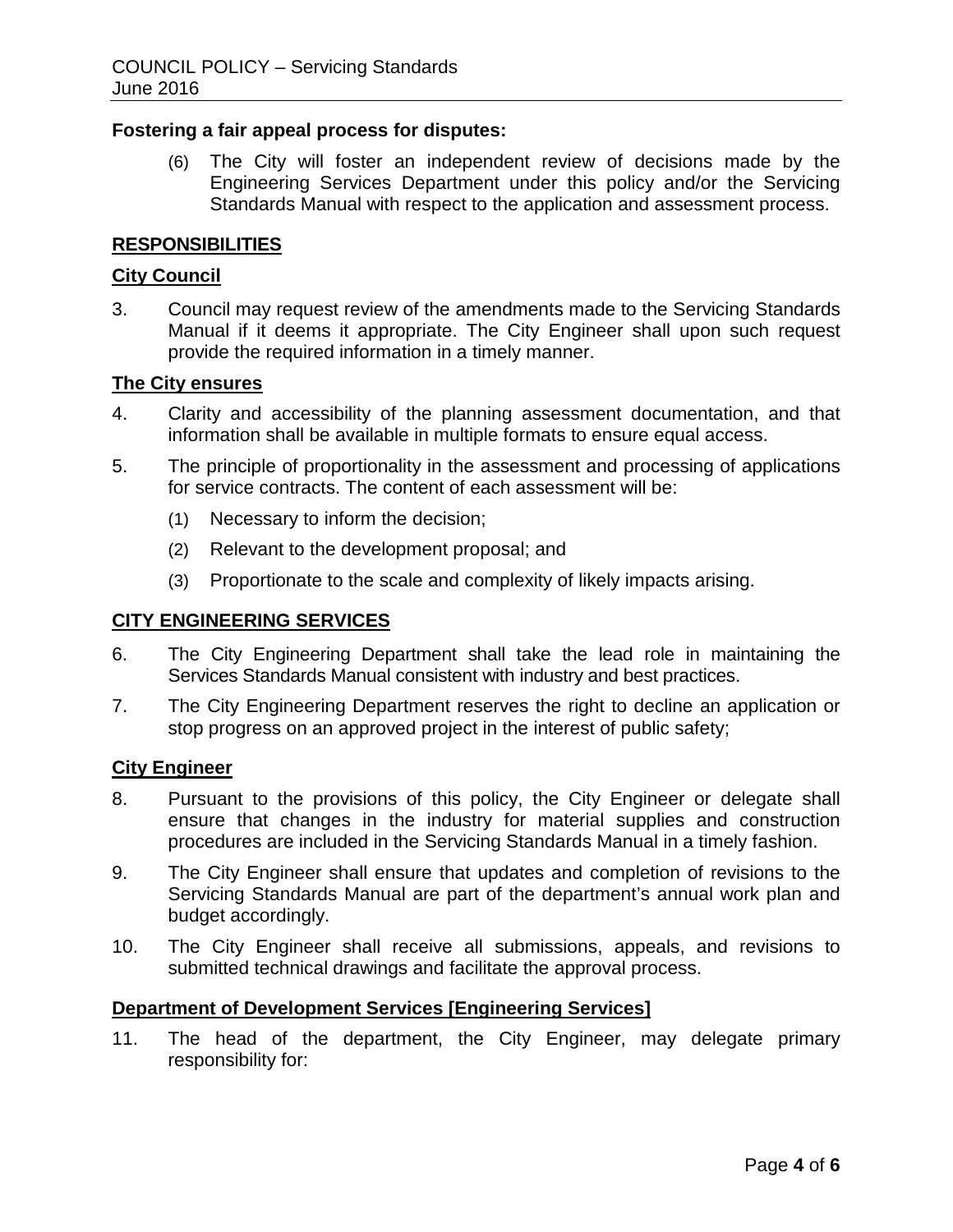- (1) Reviewing and updating the Service Standards Manual at least every two years.
- (2) Coordinating the revision process which shall include the following steps:
	- (a) Conduct process revision request using the form developed for that purpose. Internal and external stakeholders shall use the same form for requested changes.
	- (b) Prioritize submitted revision request forms according to published criteria established by Engineering Services
	- (c) If a request requires an immediate update to the Standards, then an 'Amendment Notice' shall be posted on the website and communicated to the development community.
	- (d) Convene bi-annual Servicing Standards Manual meetings with representation from relevant City Departments to review requested changes and to draft proposed updates.
	- (e) Hold meeting with external stakeholders to review the bi-annual proposed changes.
	- (f) Provide Senior Management with a briefing of sensitive changes; specifying any financial, operational and strategic implications they might have.
	- (g) Following Senior Management briefing, Engineering Services shall publish the updated sections of the Standards on the City website and notify external stakeholders of such changes.

# **Developers, Engineers, Contractors and Consultants**

- 12. The cooperation and support of all developers, engineers, contractors, consultants and designers is critical to the success of the Servicing Standards Policy. Developers and designers are responsible for:
	- (1) Taking on board the core principles set out in the servicing standards policy and servicing standards manual and amendments.
	- (2) Carrying out appraisals of the site and its context and forming a conceptual strategy which can be developed into a detailed design. Both the urban design and street layout will need to be considered as part of this. The design of a new development will therefore be informed by the standards in the servicing manuals and amendments (including consideration for local characteristics, topography and setting, and this should result in a development which has a distinctive identity).
	- (3) Involving discussions with both planning and roads units at key points, starting before the detailed design is reached. A design audit which confirms how this process has been followed, and how this has influenced the resulting design, should be available upon request.